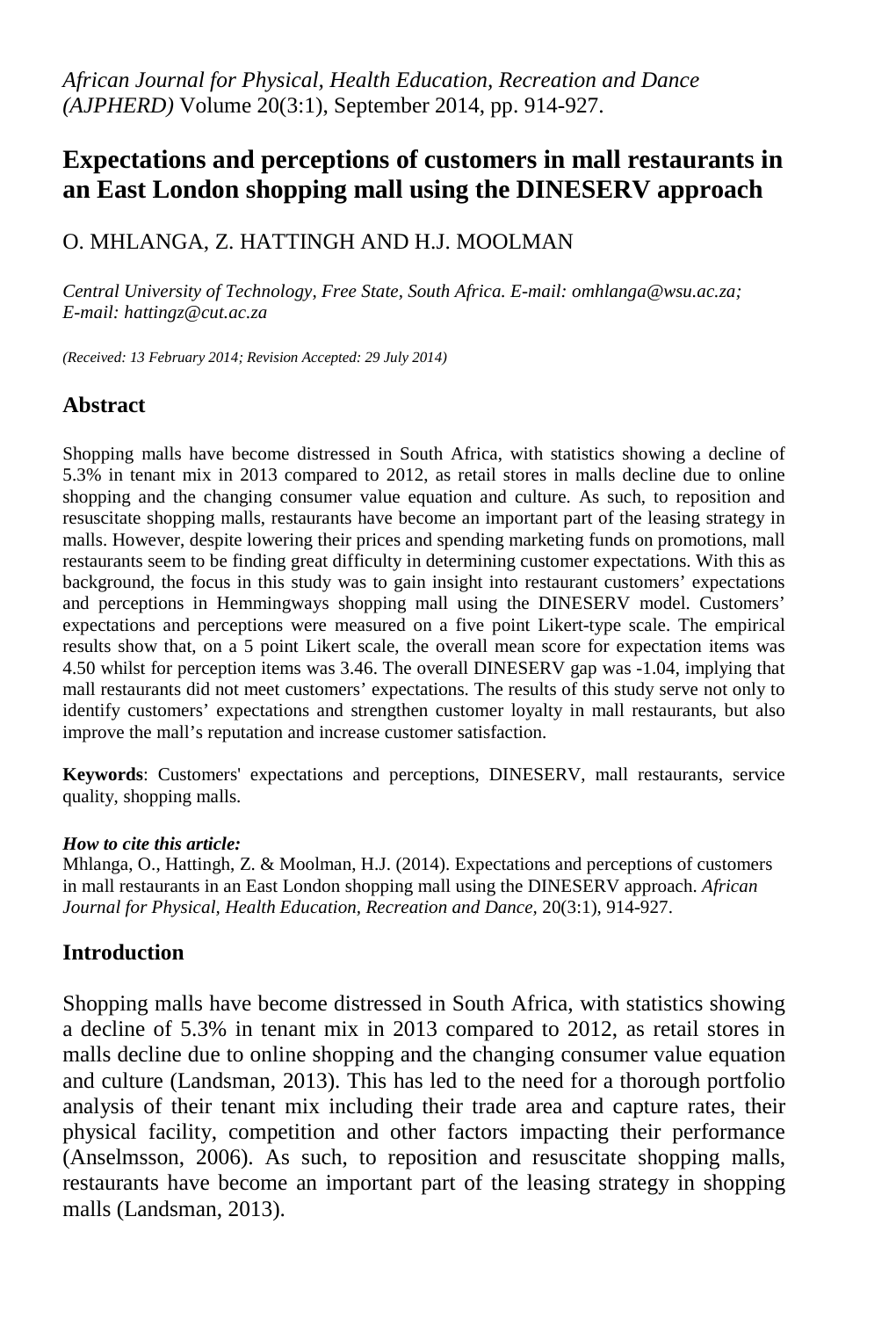However, as customers lose appetitive for shopping malls the demand for mall restaurants has also been declining (ShopperTrak, 2013). Customers have become more careful with their discretionary spend and more likely to dine at home (Thornton, 2009). Despite lowering their prices and spending marketing funds on promotions, mall restaurants seem to be finding great difficulty in determining customer expectations (Rosslee, 2009). Consequently, today's customers in mall restaurants presents a challenge, since they are now more sophisticated than ever before (ShopperTrak, 2013).

It has become increasingly difficult to meet customers' expectations in mall restaurants (Enz, 2004; Hu, 2009; Reynolds & Biel, 2007). Customers not only expect good services provided at mall restaurants, but also expect a memorable experience (Thorn, 2003). Following a memorable experience, comes positive perceptions and word of mouth communication which are considered critical to the success of mall restaurants (Ladhari, Brun & Morales, 2008).

Customers progressively demand higher quality food (Hu, 2009) and service (Quan & Wang, 2004) than before in mall restaurants. Understanding customers' expectations is crucial for mall restaurants, because the way customers perceive a restaurant will affect their future purchase decisions (Barsky & Nash, 2002). Repeat customers not only bring revenue into the business, they also provide predictability, security and enjoyment for those involved in the business (Kivela, Inbakaran & Reece, 2000).

However, while there is no guarantee of a satisfied customer's repeat business, it is almost certain that a dissatisfied customer will not return (Soriano, 2002). Customer satisfaction leads to positive behavioural intentions, such as return patronage or repeat purchase (Kivela, Inbakaran & Reece*,* 1999a). For this reason, a memorable experience and positive perceptions can directly affect customer loyalty, organisational profits, return patronage, complaint behaviour and word of mouth communications (Ladhari *et al.,* 2008).

This article offers increased insight into customers' expectations and perceptions in mall restaurants in South Africa. In spite of the growing international interest in restaurant customer expectations and perceptions research, limited research has been completed on this topic in South Africa in a mall context. International studies on customers' expectations and perceptions might not be applicable to mall restaurants in the South African restaurant subsector, since national culture has an effect on research and on restaurant customer expectations and perceptions (Mueller, Palmer, Mack & McMullan, 2003; Jensen & Hansen, 2007). The findings of research on customer expectations and perceptions in mall restaurants should therefore be interpreted in the light of its national culture and should not be generalised to other cultures.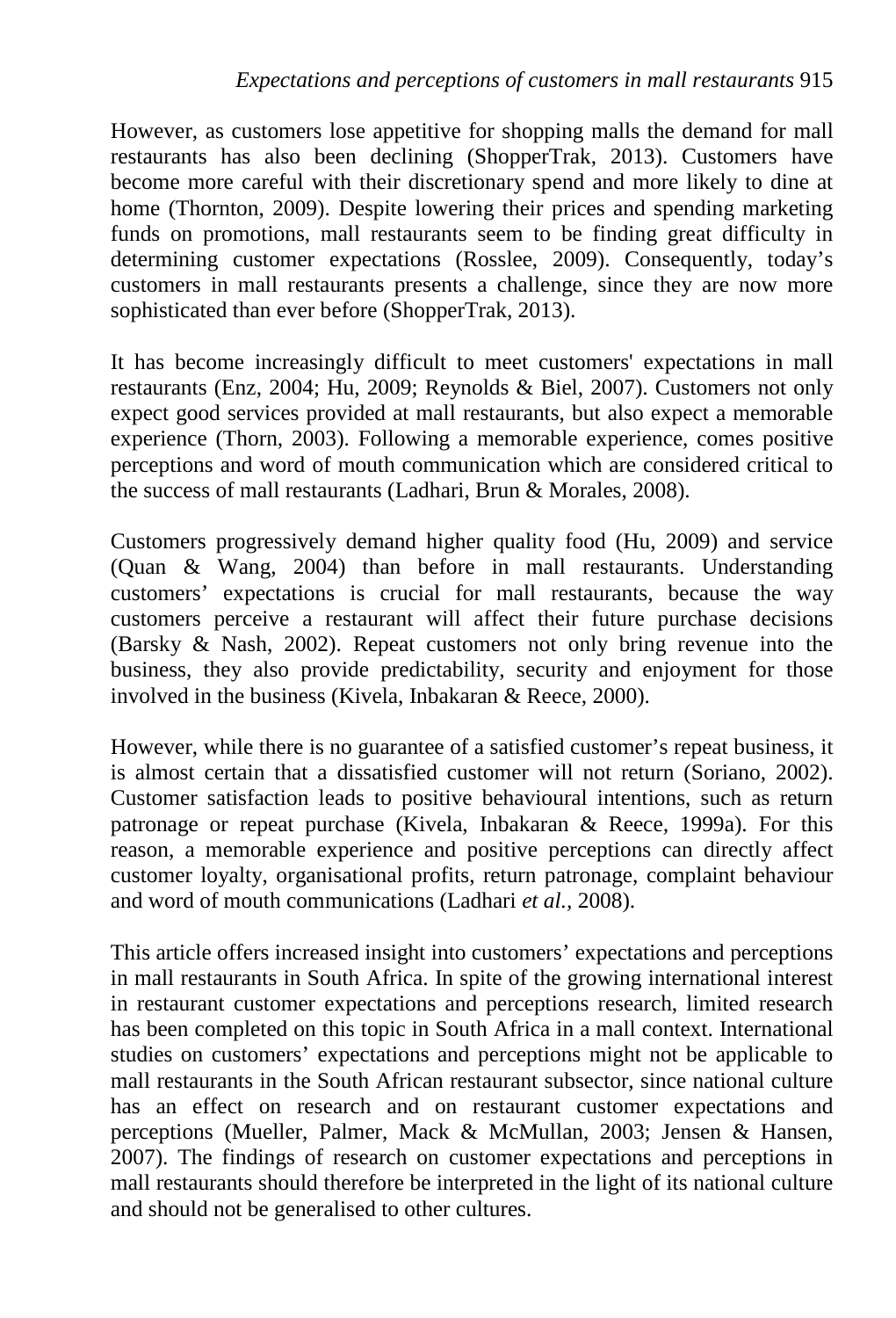The contribution of the research which this article reports on is unique in that, as far as can be ascertained, there is no further international or national research on service quality on restaurants in a mall context. Anselmsson (2006) also reports that no research has so far been done about the expectations and perceptions of mall restaurants. Given the challenge of mall restaurants and the importance of customer expectations and perceptions, research within this context was necessary. Customer expectations and perceptions are often used as performance indicators to measure success in a mall setting, since these constructs are assumed to play a critical role in the financial sustainability of the mall and its tenants (Anselmsson, 2006).

The article provides a theoretical background of customer expectations and perceptions in mall restaurants.The research methodology applied in conducting the research and the empirical findings are explained. The article concludes with a discussion of the managerial implications for mall restaurants.

#### *Theoretical background*

Tourism is one of the largest industries globally. The World Travel and Tourism Council (WTTC, 2014) reports that the tourism industry contributed 9.5% to the global economy in 2013 and expects tourists to spend more per trip and stay longer on their holidays in 2014. Despite tough global economic conditions, the South African tourism industry reached a record of 9.6 million international tourist arrivals in 2013 (Statistics South Africa, 2013). Consequently, the sector's contribution to gross domestic product in South Africa has risen gradually from 8.1% in 2007 to 10.3% in 2013 and is expected to reach 12% in 2014 (WTTC, 2014).

Restaurants are classified as one of the Standard Industrial Classification (SIC) codes within the hospitality industry that make up the South African Tourism Industry (CATHSSETA, 2014). Statistics South Africa (SSA, 2013:11) estimates that restaurants provided for 93 000 jobs in 2013, while the total income generated by restaurants was R1 728 million in September 2013 (SSA, 2013:3). It is therefore a modern day engine of economic growth (Matshediso, 2014:6).

The growth in the restaurant industry over the past years can mainly be attributed to a change in the modern way of life (Moolman, 2011). Consumers are nowadays experiencing an increasing scarcity of time (Andaleeb & Conway, 2006). As a result, consumers prefer to eat out than to spend their scarce time cooking meals at home (Moolman, 2011).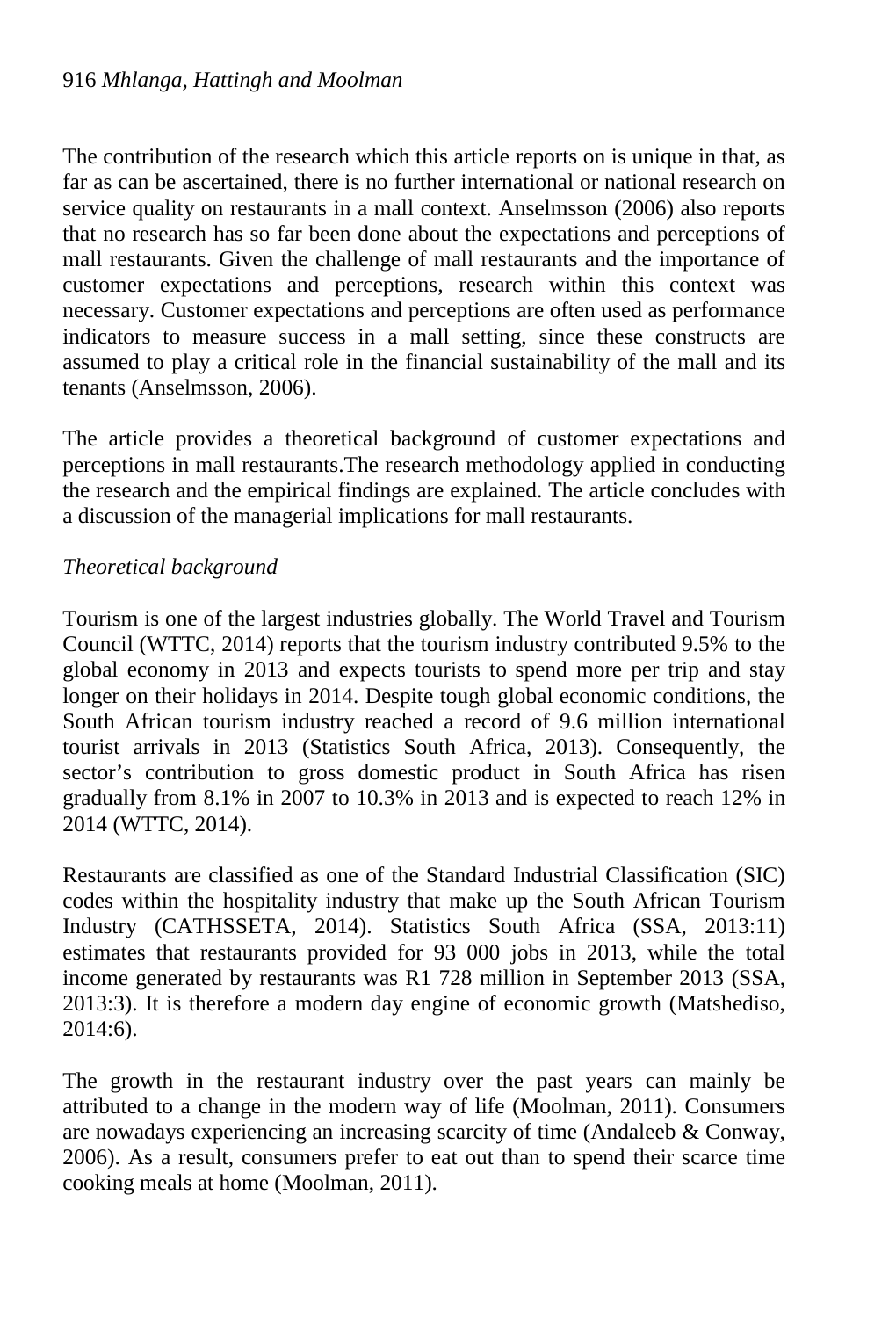International researchers have investigated restaurant customer expectations and perceptions from various perspectives. Soriano (2002) examined customers' expectation and perception factors in Spanish restaurants. Soriano (2002) found that customers expected high quality of food, service quality, cost and ambience in up-scale Spanish restaurants. In 2004 Iglesias and Guillén (2004) determined that perceived quality had a positive effect on customer expectations. Sulek and Hensley (2004) found that food quality, a restaurant's atmosphere and the fairness of the seating procedure had a significant effect on customer expectations. Their research identified only food as a significant contributor to customer expectations.

Markovic, Raspor and Segaric (2010) used the modified DINESERV model to establish the difference between expected and perceived service quality. Markovic et al. (2010) concluded that customers' expectations and perceptions of restaurant service quality are best explained by the following seven factors - "cleanliness and appearance of facilities and staff", "assurance", "individual attention", "satisfaction and loyalty", "basic demands", "responsiveness" and "reliability". However, none of the researchers investigated customer expectations from a mall restaurant perspective.

The operations and marketing manager of Hemmingways mall (hereafter referred to as mall management) recognised the importance of customer expectations and perceptions for the continued success of the mall and its restaurants. They approached the researcher to gain more insight about customers' expectations and perceptions in mall restaurants.

### *Problem statement*

Shopping malls are undergoing big shifts as shopping centre developers begin to change the layout of malls to cater for shoppers' changing habits (Landsman, 2013). They are adding a full course of sit down restaurants in spaces typically occupied by retailers (ShopperTrak, 2013). Consequently, restaurants now serve as a critical component of a mall's leasing strategy, retail offering and its tenants mix (Anselmsson, 2006).

However, despite the increasing popularity of eating out and continued growth of the restaurant subsector (SSA, 2010), the international failure rate for mall restaurants is considered to be higher than the average failure rate for small businesses (Andaleeb & Conway, 2006). Parsa, Self, Njite and King (2005) estimated that thirty percent of mall restaurants fail during the first year of operation, although claims are made that it is closer to ninety percent.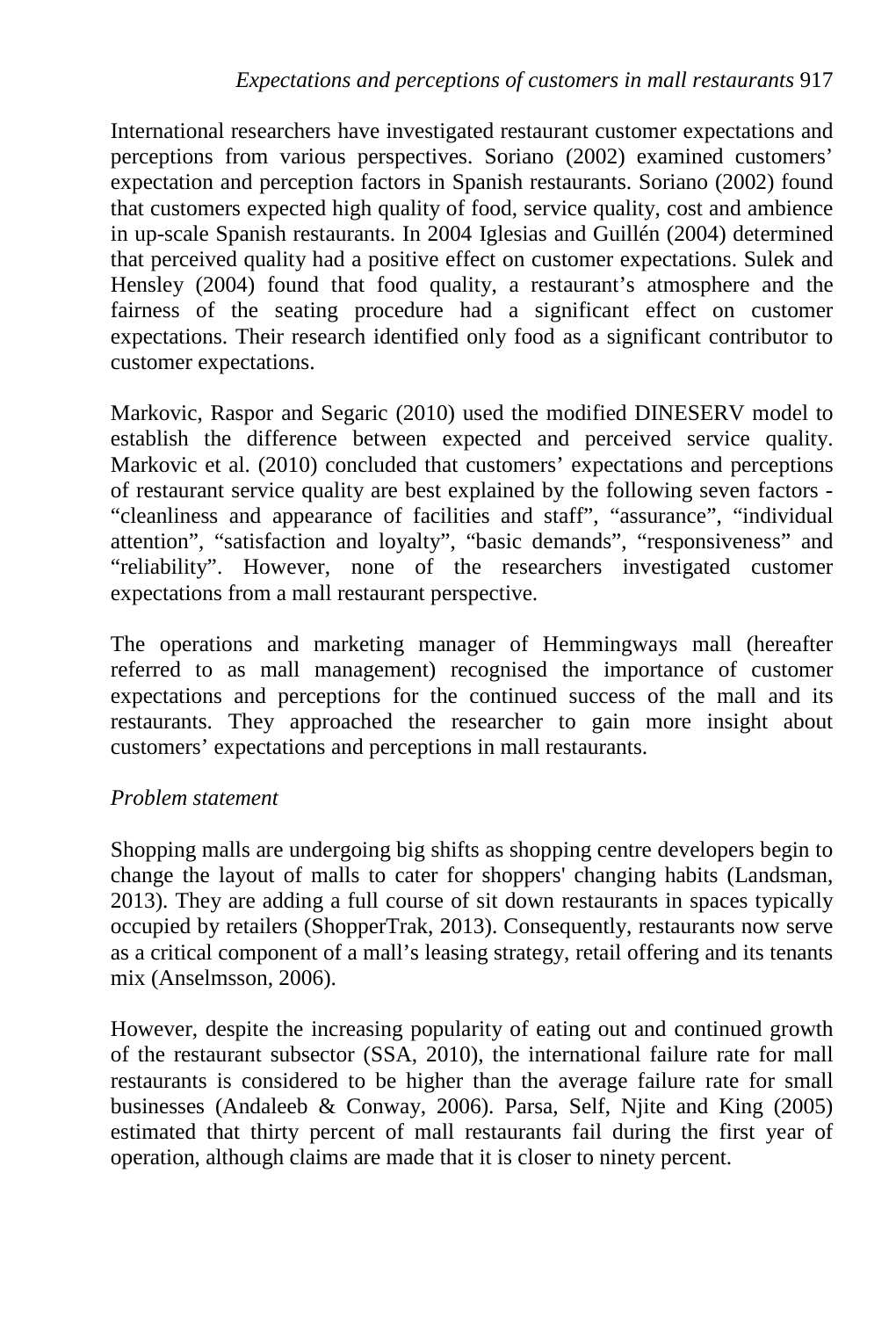Researchers (Soriano, 2002; Chi & Gursoy, 2009) identify restaurateurs' inability to satisfy their customers' expectations as one of the main reasons for restaurant failure in malls. As such, a study to gain insight into restaurant customers' expectations in a shopping mall context has been visualised. Restaurants have a potential to brand malls, bring foot traffic to the malls and keep shoppers at the malls longer than if there were no restaurant options (Anselmsson, 2006).

#### *Research questions and objectives*

The research questions were conceptualised by taking into account the concerns raised by customers in mall restaurants, namely:

- What are the levels of expected and perceived service quality for mall restaurants?
- What are the differences between perceived and expected service quality for mall restaurants?
- What is the factor structure of the DINESERV model?

Based on the defined research questions, the study objectives were to: (a) assess customers' expectations and perceptions, (b) establish the significance of difference between perceived and expected service quality, (c) identify the number of dimensions for expectations and perceptions scales of the DINESERV model.

### **Methodology**

A list of registered restaurants at Hemmingways mall was obtained from the mall management. The Hemmingways mall is the biggest mall in the Eastern Cape Province (Tourism Buffalo City, 2013). The mall has 200 stores including clothing shops, jewellery stores, stationers, movies, home décor, interior and furniture, hair and beauty salons, banking and finance, health, optometrists, audio visual equipment, electronics, music and 15 restaurants (Tourism Buffalo City, 2013). Eight of the 15 restaurants were included in the study. These restaurants complied with the criteria set by SSA (2007) for classification as a restaurant, namely "enterprises involved in the sale and provision of meals and drinks, ordered from a menu, prepared on the premises for immediate consumption and with provided seating." The other food and beverage outlets could not be classified as restaurants, but as fast-food outlets and pizzerias and were therefore excluded.

The research sample included in the study entailed relevant data that were collected from 407 customers of the eight selected mall restaurants. A sample of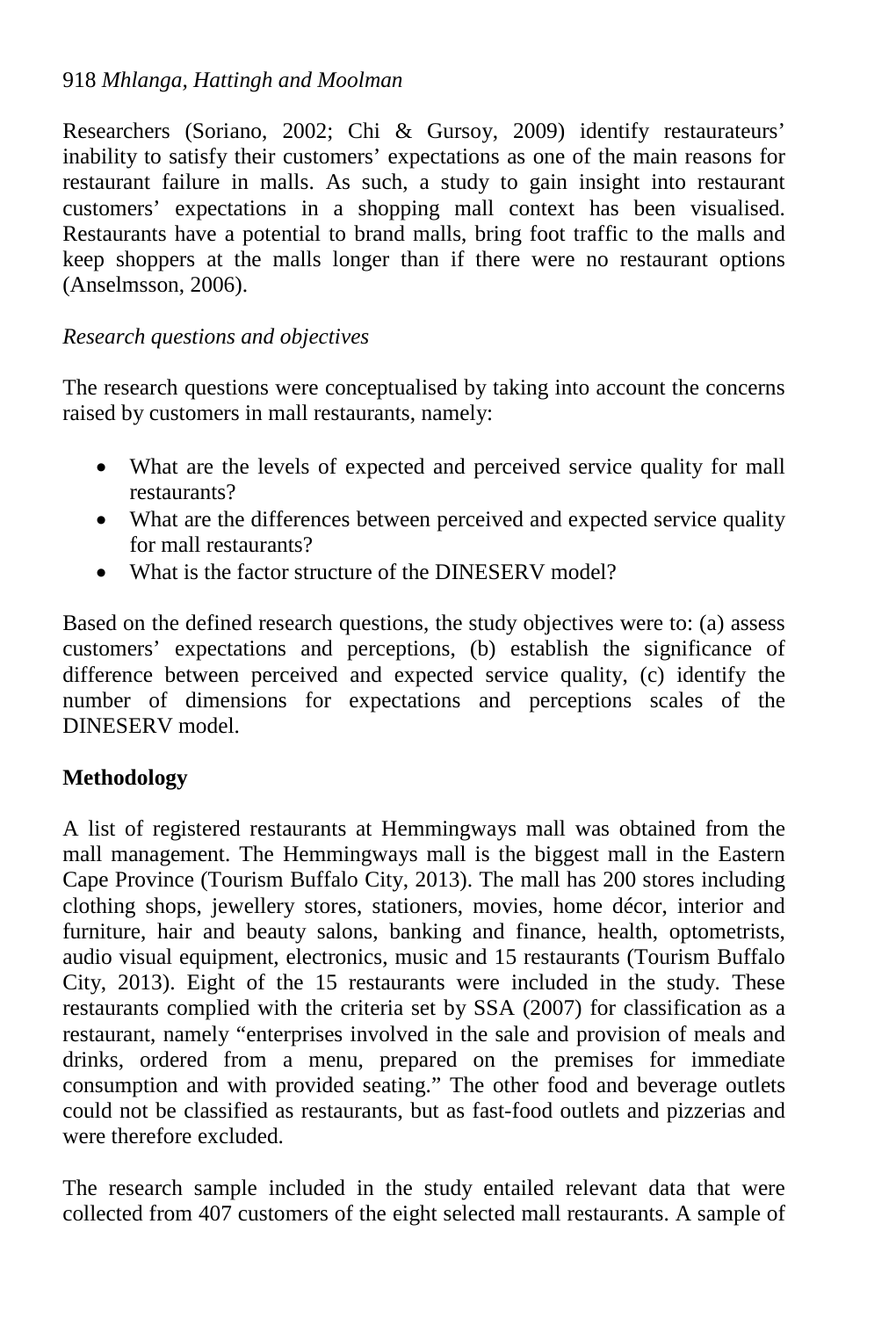407 was adequate (Leedy & Ormrod, 2010), since the total population of customers in mall restaurants at Hemmingways mall exceeds 5 000. Probability sampling was used since it is based on the principles of randomness and the probability theory, to accurately generalise to the population (Creswell *et al.*, 2007). With this method each element of the population had a known probability of being selected for the sample (Cooper & Schindler, 2003).

In order to guarantee equal representation of each of the restaurants, proportional stratified random sampling was used to find the sample size for a particular restaurant taking into cognisance the restaurant's seating capacity. A proportional sample of 22.5% of the total seating capacity per restaurant enabled the researchers to obtain 407 completed questionnaires. Table 1 reflects how the total sample size of 407 customers in mall restaurants was calculated.

| <b>Restaurant</b>   | <b>Seating capacity</b> | <b>Respondents</b> | Response rate per restaurant |
|---------------------|-------------------------|--------------------|------------------------------|
| Restaurant A        | 180                     | 41                 | 22.78%                       |
| <b>Restaurant B</b> | 280                     | 63                 | 22.50%                       |
| Restaurant C        | 300                     | 68                 | 22.67%                       |
| <b>Restaurant D</b> | 220                     | 50                 | 22.73%                       |
| Restaurant E        | 180                     | 41                 | 22.78%                       |
| <b>Restaurant F</b> | <b>200</b>              | 45                 | 22.50%                       |
| Restaurant G        | 240                     | 54                 | 22.50%                       |
| <b>Restaurant H</b> | <b>200</b>              | 45                 | 22.50%                       |
| <b>Total</b>        | 1800                    | 407                | 22.61%                       |

**Table 1:** Sample size per restaurant

Systematic sampling, which is a probability sampling method, was then used to select respondents by systematically moving through the sample frame and selecting every *k*th element. This method is useful in situations where the population elements arrive at a certain location over time (Maree, 2005). As such, respondents were selected by systematically targeting every fourth customer who walked into the restaurant (Kivela, Inbakaran & Reece*,* 1999b) until the sample size for a particular restaurant was reached. It was better to target every fourth customer so as to be discreet and avoid annoying other customers who were not participating in the survey (Kivela *et al.,* 1999b).

Data were collected during a three-week period in December 2013 during weekdays, weekends and during lunch and dinner as recommended by various researchers (Kivela *et al.,* 1999b; Soriano, 2002; Sulek & Hensley, 2004; Akinyele, 2010). This enabled the researchers to maximise chances of eliciting information from customers of different lifestyles, occupation, income, age and gender.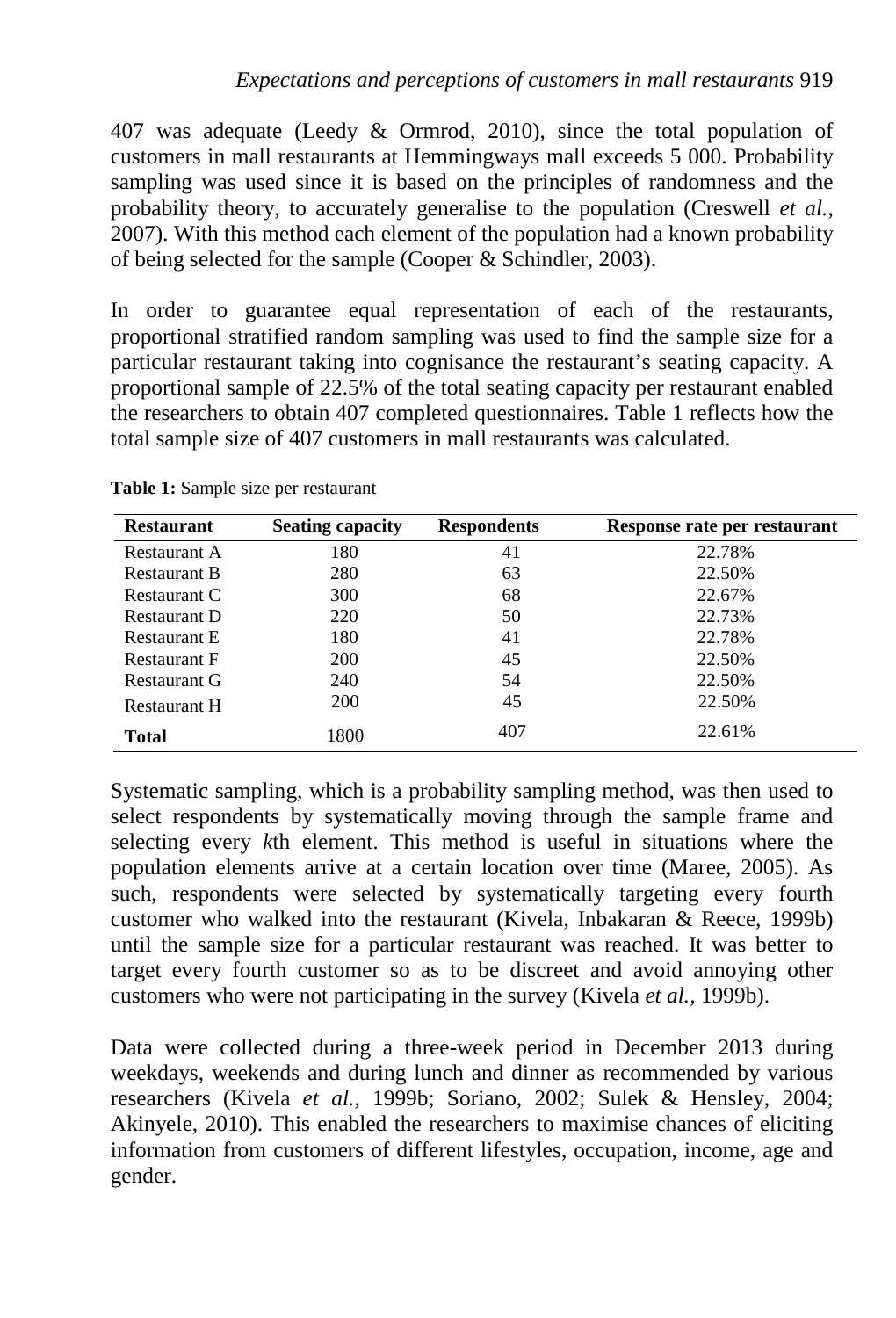The following procedures were used to collect data. The researchers systematically approached every fourth customer who walked into the restaurant after they were seated in the restaurant or as they were scanning/perusing the menu. The researchers explained the aim of the study to the customers and requested them to participate. It was emphasised that the researchers would treat the information provided as confidential and anonymous. Customers who were willing to participate in the study received a questionnaire. Completed questionnaires were collected, checked and discussed with the respondents in case of any queries.

#### **Results**

### *Comparison of customers' perceptions with their expectations*

Various authors (Susskind, 2002; Yuksel & Yuksel, 2002b; Coye, 2004) posit that customers compare their perceptions with their expectations to determine their levels of satisfaction. As such, descriptive and bivariate analysis were used to compare customers' perceptions with their expectations to establish customers' satisfaction. Table 2 shows the results for the customers' expectations and perceptions of food and beverage, service quality and ambience. The table also reflects the means and standard deviations for food and beverage, service quality and ambience as well as the gaps and t-values for food and beverage, service quality and ambience.

| <b>Attributes</b> |                                       | <b>Expectations</b> |           | <b>Perceptions</b> |           | Gap     | t-value |
|-------------------|---------------------------------------|---------------------|-----------|--------------------|-----------|---------|---------|
|                   |                                       | <b>Mean</b>         | <b>SD</b> | <b>Mean</b>        | <b>SD</b> |         |         |
|                   | Food and beverages                    |                     |           |                    |           |         |         |
| V1                | Presentation of the food              | 4.66                | 1.33      | 3.89               | 0.53      | $-0.77$ | 1.42    |
| V2                | Combination of food on the plate      | 4.49                | 0.59      | 3.53               | 1.53      | $-0.96$ | $4.50*$ |
| V3                | Garnishing                            | 4.72                | 1.08      | 3.79               | 0.79      | $-0.93$ | $6.46*$ |
| V4                | Colour of food                        | 4.64                | 0.66      | 3.66               | 0.72      | $-0.98$ | $4.53*$ |
| V5                | Colour of beverages                   | 4.73                | 1.51      | 3.81               | 0.87      | $-0.92$ | $6.28*$ |
| V6                | Smell or odour of food                | 4.28                | 0.86      | 3.31               | 1.36      | $-0.97$ | $6.07*$ |
| V7                | Smell or odour of beverages           | 4.74                | 1.45      | 3.88               | 0.70      | $-0.86$ | $3.47*$ |
| V8                | Taste of food                         | 4.68                | 1.38      | 3.89               | 1.42      | $-0.79$ | $5.26*$ |
| V9                | Taste of beverages                    | 4.71                | 0.72      | 3.89               | 0.58      | $-0.82$ | $8.02*$ |
| V10               | Texture of the food                   | 4.37                | 1.04      | 3.44               | 0.96      | $-0.93$ | 5.83*   |
| V11               | Temperature of food                   | 4.32                | 0.75      | 3.35               | 1.08      | $-0.97$ | $7.36*$ |
| V <sub>12</sub>   | Temperature of beverages              | 4.78                | 1.37      | 3.83               | 1.61      | $-0.95$ | $4.83*$ |
| V <sub>13</sub>   | Variety of menu items                 | 4.74                | 1.01      | 3.78               | 0.56      | $-0.96$ | $5.61*$ |
| V <sub>14</sub>   | Value-for-money                       | 4.66                | 0.81      | 2.94               | 1.27      | $-1.72$ | $8.36*$ |
| V15               | Overall quality of food and beverages | 4.71                | 1.26      | 3.89               | 0.84      | $-0.82$ | $4.08*$ |
|                   | <b>Service</b>                        |                     |           |                    |           |         |         |

**Table 2:** Means and standard deviations for customers' expectations and perceptions of food and beverages, service quality and ambience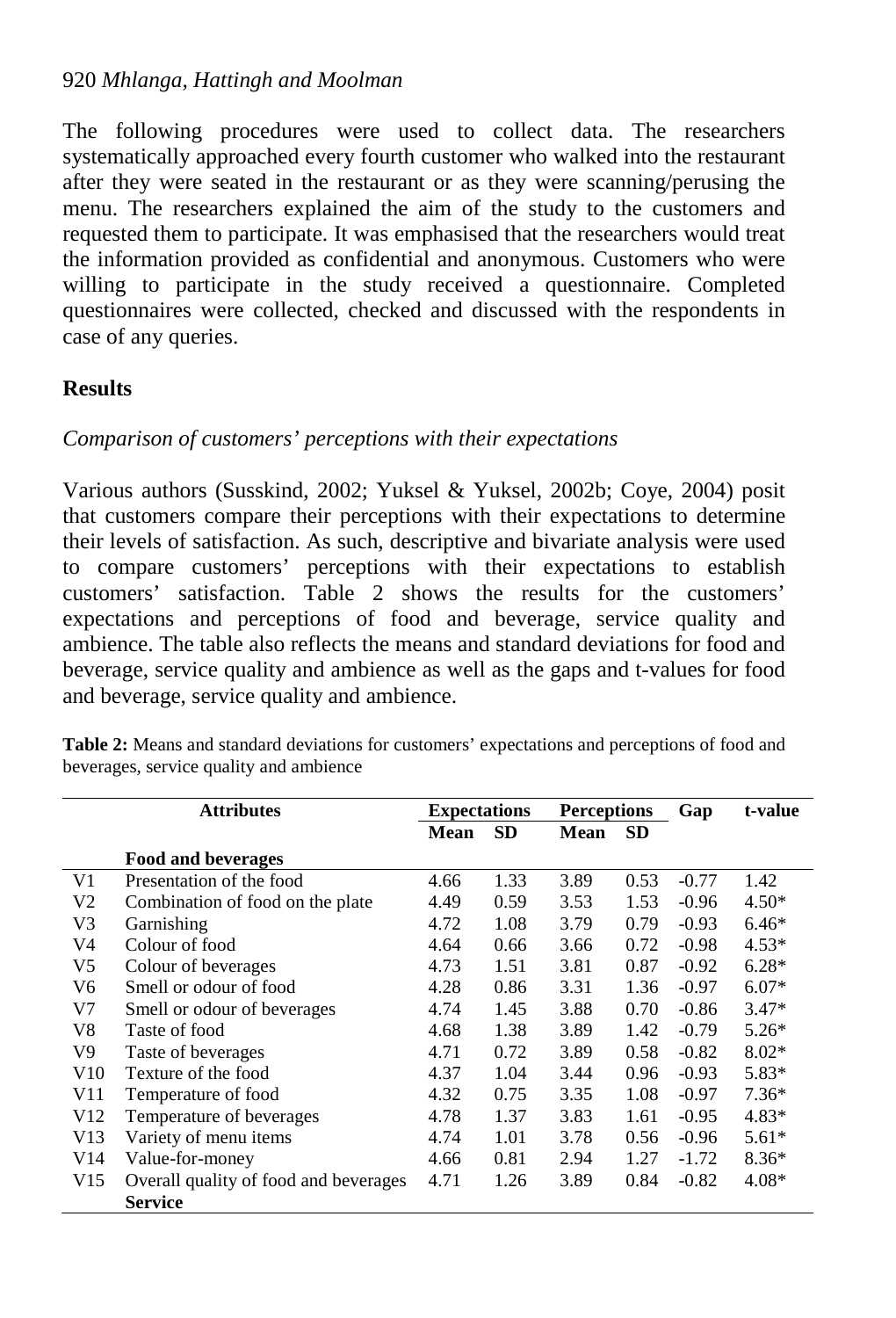| <b>Attributes</b> |                                        | <b>Expectations</b> |           | <b>Perceptions</b> |           | Gap     | t-value |
|-------------------|----------------------------------------|---------------------|-----------|--------------------|-----------|---------|---------|
|                   |                                        | <b>Mean</b>         | <b>SD</b> | <b>Mean</b>        | <b>SD</b> |         |         |
|                   | <b>Food and beverages</b>              |                     |           |                    |           |         |         |
| V16               | Friendliness and politeness of staff   | 4.86                | 1.42      | 3.73               | 1.36      | $-1.13$ | 5.83*   |
| V17               | Attentiveness of staff                 | 4.30                | 0.64      | 3.52               | 1.01      | $-0.78$ | $7.44*$ |
| V18               | Staff greeting diners                  | 4.73                | 1.79      | 3.65               | 0.46      | $-1.08$ | $5.65*$ |
| V19               | <b>Efficient</b> service               | 4.86                | 0.48      | 3.94               | 0.73      | $-0.92$ | 8.86*   |
| V20               | Management presence                    | 4.55                | 0.80      | 3.57               | 1.07      | $-0.98$ | $2.96*$ |
| V21               | Staff have food and beverage           | 4.19                | 1.36      | 2.98               | 1.36      | $-1.21$ | $5.58*$ |
|                   | knowledge                              |                     |           |                    |           |         |         |
| V <sub>22</sub>   | Sympathetic handling of complaints     | 4.82                | 0.97      | 3.14               | 0.68      | $-1.68$ | $7.37*$ |
| V <sub>23</sub>   | Overall quality of service             | 4.86                | 0.61      | 3.08               | 0.94      | $-1.78$ | $5.76*$ |
|                   | <b>Ambience</b>                        |                     |           |                    |           |         |         |
| V <sub>24</sub>   | Attractiveness of exterior appearance  | 4.56                | 1.00      | 3.52               | 1.34      | $-1.04$ | $2.06*$ |
| V25               | Attractiveness of interior décor       | 4.23                | 0.83      | 3.17               | 0.64      | $-1.06$ | $3.66*$ |
| V26               | Subdued lighting                       | 4.08                | 0.61      | 3.04               | 0.58      | $-1.04$ | $5.20*$ |
| V27               | Comfortable temperature                | 4.25                | 0.77      | 3.19               | 0.69      | $-1.06$ | $8.27*$ |
| V28               | Desirable level of noise               | 4.02                | 1.17      | 2.98               | 0.76      | $-1.04$ | $3.62*$ |
| V29               | Rational music                         | 4.14                | 1.05      | 3.11               | 1.56      | $-1.03$ | $1.51*$ |
| V30               | Pleasant odours                        | 4.53                | 1.48      | 3.58               | 1.05      | $-0.95$ | $2.03*$ |
| V31               | Spatial layout and functionality       | 4.34                | 0.55      | 3.37               | 0.58      | $-0.97$ | $5.22*$ |
| V32               | Effective signs, symbols and artefacts | 3.91                | 0.63      | 3.14               | 0.64      | $-0.77$ | 1.64    |
| V <sub>33</sub>   | Overall quality of ambience            | 3.97                | 1.26      | 2.98               | 0.58      | $-0.99$ | $7.63*$ |
|                   | <b>Experience</b>                      |                     |           |                    |           |         |         |
| V <sub>34</sub>   | Overall satisfaction with the dining   | 4.39                | 1.21      | 3.07               | 0.63      | $-1.32$ | 9.29*   |
|                   | experience                             |                     |           |                    |           |         |         |
|                   | <b>Overall mean for 34 attributes</b>  | 4.50                |           | 3.46               |           | $-1.04$ |         |

\*V: Factor attribute; \* t-test (2 tailed Significance.)  $p < 0.05$ ; \*SD: Standard deviation  $p < 0.05$ .

#### **Discussion**

Customers' expectations and perceptions were measured on a five point Likerttype scale, where the higher the score, the greater the expectation or perception of restaurant service. The mean scores of customers' expectations ranged from 3.91 to 4.86. The item with the lowest expectation score was "effective signs, symbols and artefacts" (V32), which indicates that customers least expected effective signs, symbols and artefacts in mall restaurants.

On the other hand, items with highest expectation scores were the "friendliness and politeness of staff" (V16), "efficient service" (V19) and "overall quality of service'' (V23). Customers mostly expected staff to be friendly and polite, efficient restaurant service and overall high quality of service.Thus, "friendliness and politeness of staff", ''efficient service" and ''overall quality of service" are important attributes that should be considered in meeting the customers' expectations in mall restaurants. The overall mean score for service quality expectation items was 4.50. This score indicates rather high customer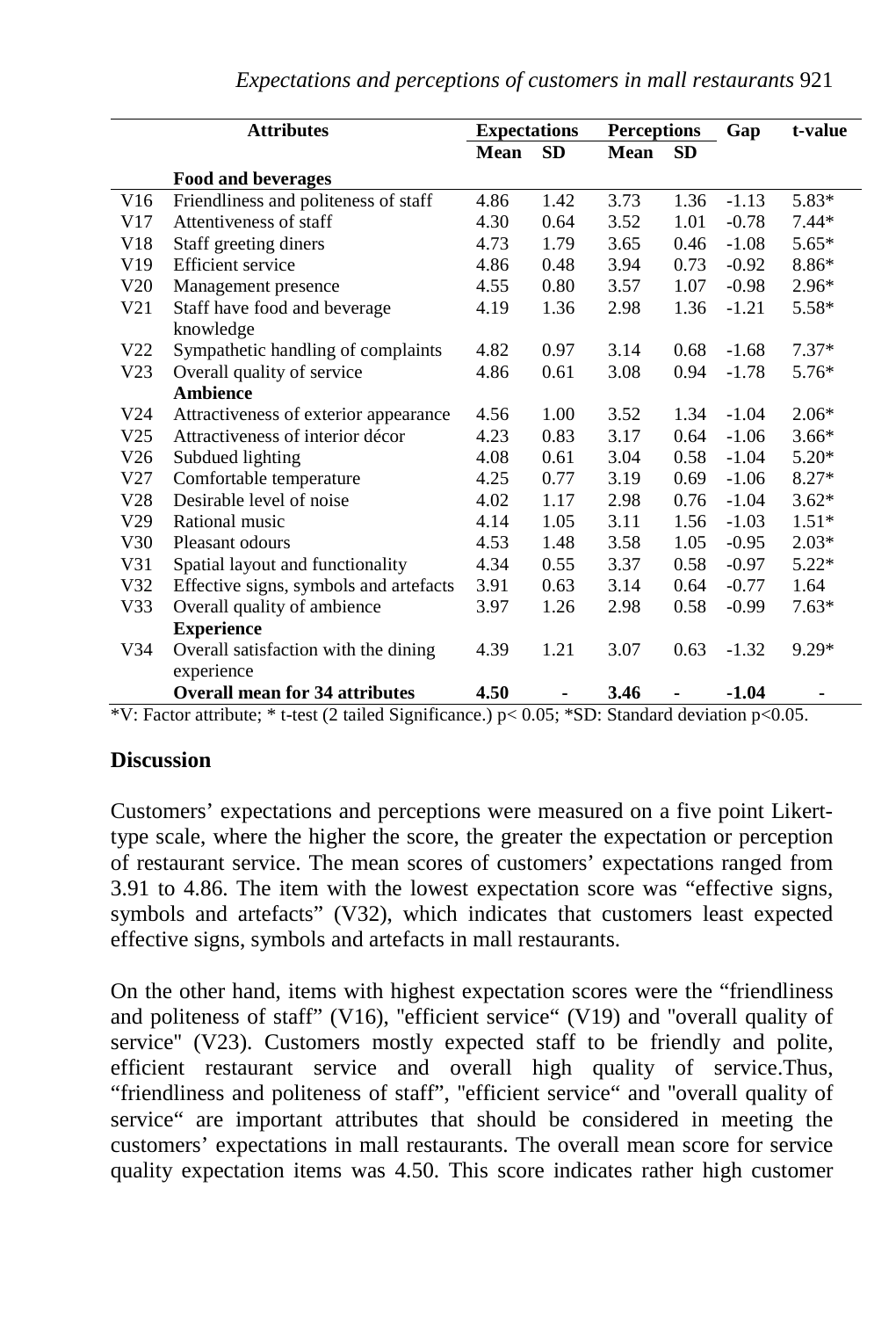expectations (Markovic *et al*., 2010) in mall restaurants regarding service quality.

In the same vein of thought, the mean scores of customers' perceptions ranged from 2.94 to 3.89. The item with the lowest perception score was "value for money" (V14), which indicates that customers in mall restaurants had less value for money than they expected. On the other hand, items with highest perception scores were the "presentation of the food" (V1), "taste of the food" (V8), "taste of beverages" (V9) and "overall quality of food and beverages" (V15). The overall mean score for service quality perceptions items was 3.46. This score indicates rather low customer perceptions (Markovic *et al*., 2010) in mall restaurants regarding service quality.

According to the results in Table 2, all 34 items of the customers' expectations scores were higher than the perceptions scores. Thus, the DINESERV gap was negative for all 34 restaurant items. The narrowest gaps were for the items "presentation of the food" (V1) and "effective signs, symbols and artefacts" (V32). These low gap scores imply that there was a narrow/small difference between perceived and expected service. Thus, the perceived service for the presentation of food and the effectiveness of signs, symbols and artefacts were close to the expected service quality.

In the same vein, the widest gap was for the item ''overall quality of service'' (V23). This wide gap score implies that there was a wide/big difference between perceived and expected service. Thus, there was a wide gap between what customers actually perceived than what they expected on the overall quality of service.

Finally, the DINESERV gap was -1.04, implying that the overall restaurant service quality fell below customers' expectations. A comparison of customers' perceptions of service quality with their expectations, using the paired samples ttest, indicated a statistically significant difference on 32 of the 34 examined restaurant attributes. Although the narrowest gaps were "presentation of the food" (V1) and "effective signs, symbols and artefacts" (V32), they were not statistically significant. The biggest gap ''overall quality of service'' (V23) was statistically significant.

# **Managerial Implications**

The results of gap analysis (-1.04) imply that restaurant service providers did not meet customers' expectations. As such, service quality for mall restaurants should be improved, because all of the restaurant items assessed were below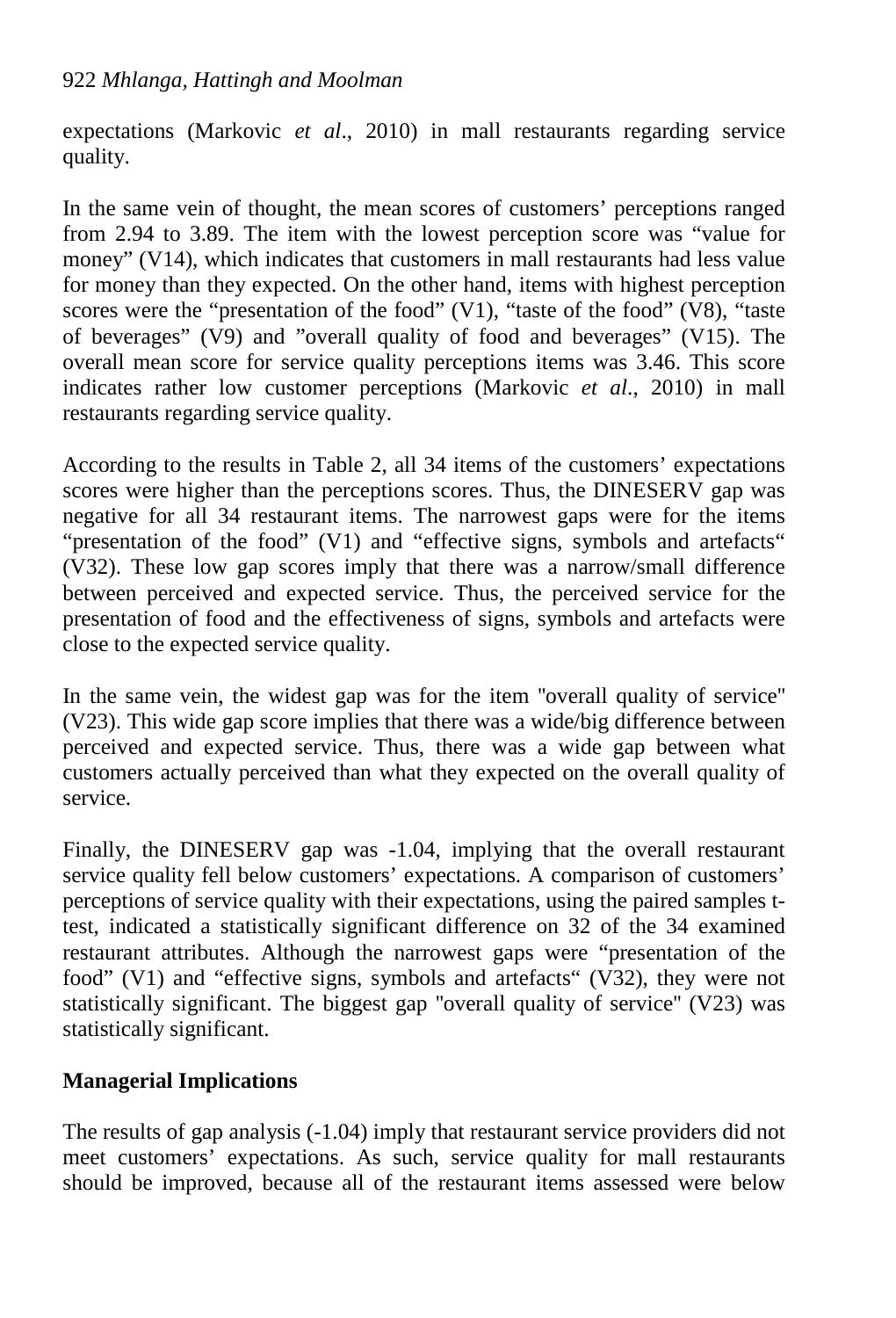customers' expectations and that there is room for service quality improvement for restaurants in Hemmingways shopping mall.

Furthermore, the analysis of respondents' expectations scores suggested that items with highest expectations scores were "friendliness and politeness of staff" (V16), "efficient service" (V19) and "overall quality of service" (V23). The results reveal similarities to studies conducted by other authors (Stevens, Knutson & Patton, 1995; Zopiatis & Pribic, 2007; Lee & Hing, 1995). Therefore, mall restaurateurs should continuously strive to exceed customer expectations by emphasising these three expectations items (friendliness and politeness of staff", "efficient service" and "overall quality of service").

It should be noted that managers should not ignore the restaurant attribute that was assessed with the lowest expectation score, that is, "effective signs, symbols and artefacts'' (V32). This item is just less important when compared to other attributes. However, if the signs, symbols and artefacts meet the expected minimum, customers will focus on other dimensions in the service quality evaluation process. Hence, managers should maintain at least this expected minimum of restaurant service (Markovic *et al*., 2010).

According to the findings of this study, the biggest gap related to ''overall quality of service'' (V23), meaning that customers expected higher overall quality of service than they actually received. The ''overall quality of service'' also had the widest statistically significant gap implying that it requires significant attention of restaurant managers in terms of making improvement efforts.

To improve the ''overall quality of service'' mall restaurateurs should develop appropriate training and empowerment programmes for all employees (Moolman, 2011). Empowered employees tend to be satisfied employees who feel more motivated and positive about their jobs. This increase in job satisfaction has the potential to generate higher levels of customer satisfaction and employee retention (Susskind, Kacmar & Borchgrevink, 2007). Even though mall restaurateurs should develop the overall human capital of their restaurants, they should place specific emphasis on the development of their frontline employees to improve the overall quality of service. Attention needs to be paid to the development of frontline characteristics such as emotional intelligence and creativity (Namasivayam & Denizci, 2006).

# **Conclusion**

The study implies two main contributions. Generally, the findings contribute to the development of a service excellence approach that helps identify customers'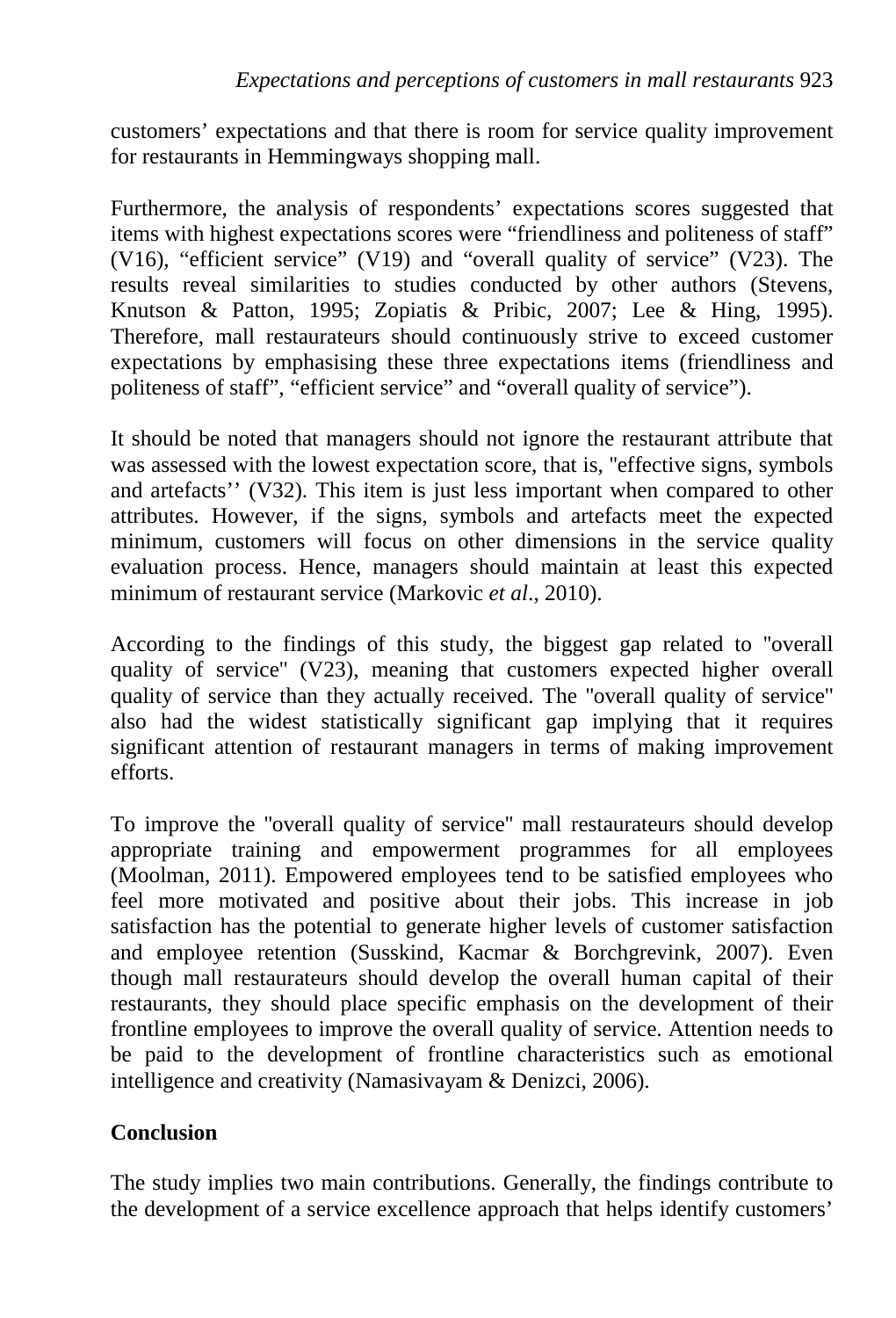expectations and secure performance improvement for mall restaurants. In this context, results may broaden the knowledge of service quality for mall restaurants. In particular, the study itself is considered useful for South African academics and practitioners, as it is the first that presents the application of the DINESERV instrument for mall restaurants in South Africa and captures the measurement of both expectations and perceptions attributes. Improving service quality for restaurants in Hemmingways shopping mall will not only increase customer satisfaction and strengthen customer loyalty, but also improve the mall's reputation and generate greater revenue.

#### **References**

Akinyele, S.T. (2010). Customer satisfaction and service quality: Customer's Re-Patronage Perspectives. *Global Journal of Management and Business Research*, 10(6), 83-90.

Andaleeb, S.S. & Conway, C. (2006) . Customer satisfaction in the restaurant industry: An examination of the transaction-specific model. *The Journal of Services Marketing*, 20(1), 3-11.

Anselmsson, J. (2006). Sources of customer satisfaction with shopping malls: A comparative study of different segments. *International Review of Retail, Distribution and Consumer Research,* 16(1), 115-138.

Barsky, J. & Nash, L. (2002). Evoking emotion: effective keys to hotel loyalty. *Cornell Hotel and Restaurant Administration Quarterly*, 43(1), 39-46.

CATHSETTA (2013). *Role of Hospitality industry in the Tourism sector*. [Online]. Available from: [http://www.cathsetta.gov.za.](http://www.cathsetta.gov.za/) [Accessed 21/07/2014].

Chi, C.G. & Gursoy, D. (2009). Employee satisfaction, customer satisfaction, and financial performance: an empirical analysis. *International Journal of Hospitality Management*, 28(2), 245-253.

Cooper, D.R. & Schindler, P.S. (2003). *Business Research Methods* **(**2nd ed). London: McGraw-Hill Companies Inc.

Coye, R.W. (2004). Managing customer expectations in the service encounter. *International Journal of Service Industry Management*, 1(15), 1-11.

Creswell, J.W., Ebersohn, L., Eloff, I., Ferreira, R., Ivankova, N.V., Jansen, J.D., Nieuwenhuis, J., Pietersen, J., Plano Clark, V.L., Van Der Dutta, K., Venkatesh, U. & Parsa, H.G. (2007). Service failure and recovery strategies in the restaurant sector: An Indo-US comparative study. *International Journal of Contemporary Hospitality Management*, 19(5), 351-363.

Enz, C.A. (2004). Issues of concern for restaurant owners and managers. *Cornell Hotel & Restaurant Quarterly*, 45(4), 315-332.

Hu, M.L.M. (2009). Developing a core competency model of innovative culinary development. *International Journal of Hospitality Management*. [Online] Available from: [http://dx.doi:10.](http://dx.doi:10.%201016/j.ijhm.2009.10.024.%20%5bAccessed%2012/03/2010)  [1016/j.ijhm.2009.10.024. \[Accessed 12/03/2010\]](http://dx.doi:10.%201016/j.ijhm.2009.10.024.%20%5bAccessed%2012/03/2010).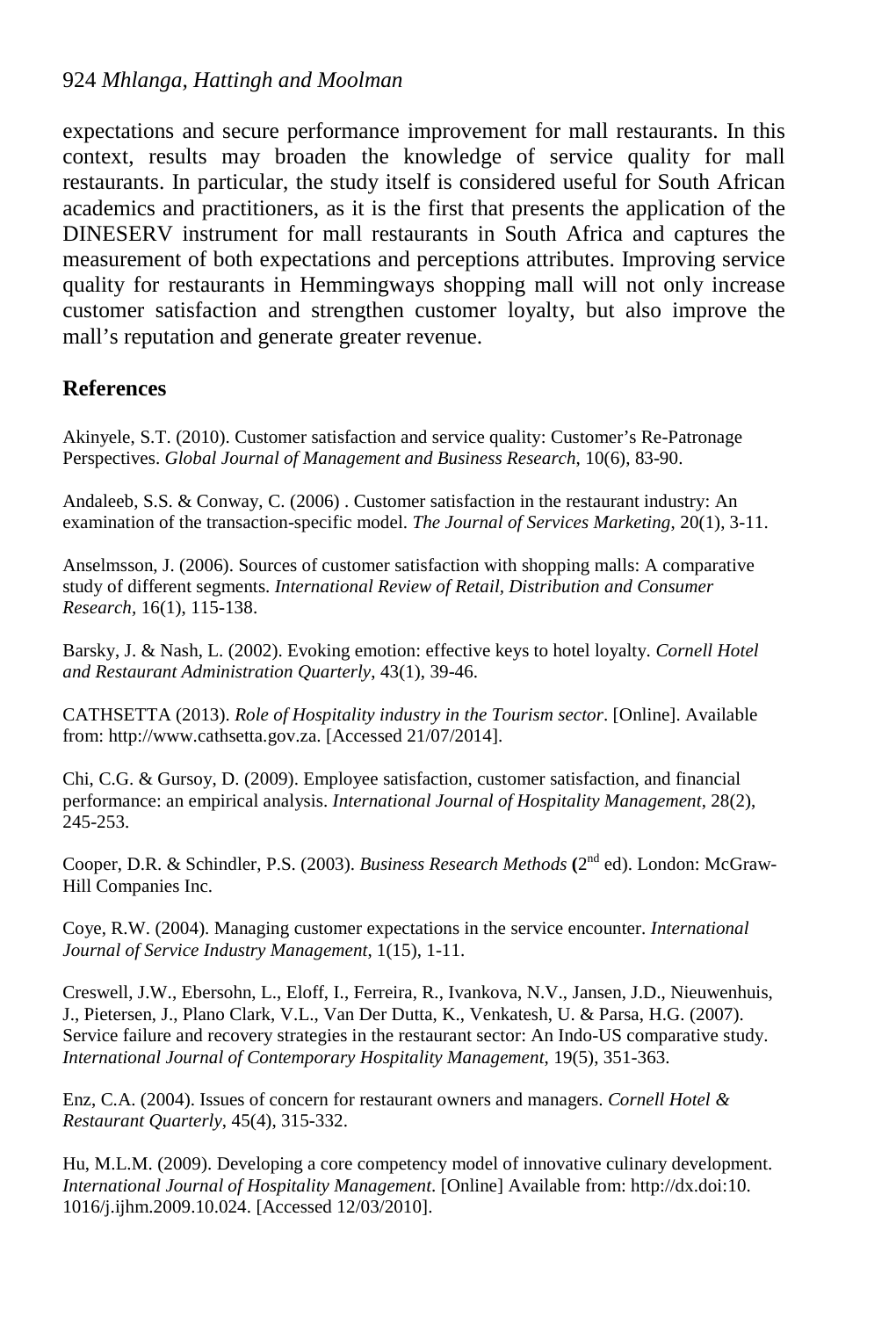Iglesias, M.P. & Guillen, M.J. (2004). Perceived quality and price: Their impact on the satisfaction of restaurant customers. *International Journal of Contemporary Hospitality Management*, 16(6), 373-379.

Jensen, Ø. & Hansen, K.V. (2007). Consumer values among restaurant customers. *Hospitality Management*, 26(3), 603-622.

Kivela, J., Inbakaran, R. & Reece, J. (1999a.) Consumer research in the restaurant environment. Part 1: A conceptual model of dining satisfaction and return patronage. *International Journal of Contemporary Hospitality Management*, 11(5), 205-222.

Kivela, J., Inbakaran, R. & Reece, J. (1999b). Consumer research in the restaurant environment. Part 2: Research design and analytical methods*. International Journal of Contemporary Hospitality Management*, 11(6), 269-286.

Kivela, J., Inbakaran, R. & Reece, J. (2000). Consumer research in the restaurant environment. Part 3: Analysis, findings and conclusions**.** *International Journal of Contemporary Hospitality Management,* 12(1), 13-30.

Ladhari, R., Brun, I. & Morales, M. (2008). Determinants of dining satisfaction and post-dining behavioural intentions. *International Journal of Hospitality Management,* 27(8), 563-573.

Landsman, S. (2013). *Shopping malls grow appetite for restaurants* (2nd ed.). [Online]. Available from:http//www.cnbc.com/id/shopping malls. [Accessed 2/01/2014].

Lee, Y. L & Hing, N. (1995). Measuring quality in restaurant operations: an application of the SERVQUAL instrument. *International Journal of Hospitality Management,* 14(4), 293-310.

Leedy, P.D. & Ormrod, J.E. (2010). *Practical Research: Planning and Design* (8<sup>th</sup> ed.). Upper Saddle River: Prentice-Hall Inc.

Maree, J.G. (2005). Bending the neck to the yoke or getting up on one's hind legs? Getting to grips with bullying. *South African Journal of Criminology*, 18(2), 15-33.

Markovic, S., Raspor, S. & Segaric, K. (2010). Does restaurant performance meet customers' expectations? An assessment of restaurant service quality using a modified DINESERV Approach. *Tourism and Hospitality Management Journal*, 16(2), 181-195.

Matshediso, M. (2014). *South Africa Tourisms' Star Rising*. SA government news agency. [Online]. Available from: [http://www.sanews.gov.za](http://www.sanews.gov.za/) [Accessed 21/07/2014].

Moolman, H. J. (2011). Restaurant customer satisfaction and return patronage in a Bloemfontein shopping mall. *Acta Commercii*, 11(1), 129-146.

Mueller, R.D., Palmer, A., Mack, R. & Mcmullan, R. (2003). Service in the restaurant industry: an American and Irish comparison of service failures and recovery strategies. *International Journal of Hospitality Management,* 22(4), 395-418.

Namasivayam, K. & Denizci, B. (2006). Human capital in service organisations: Identifying value drivers. *Journal of Intellectual Capital,* 7(3), 381-393.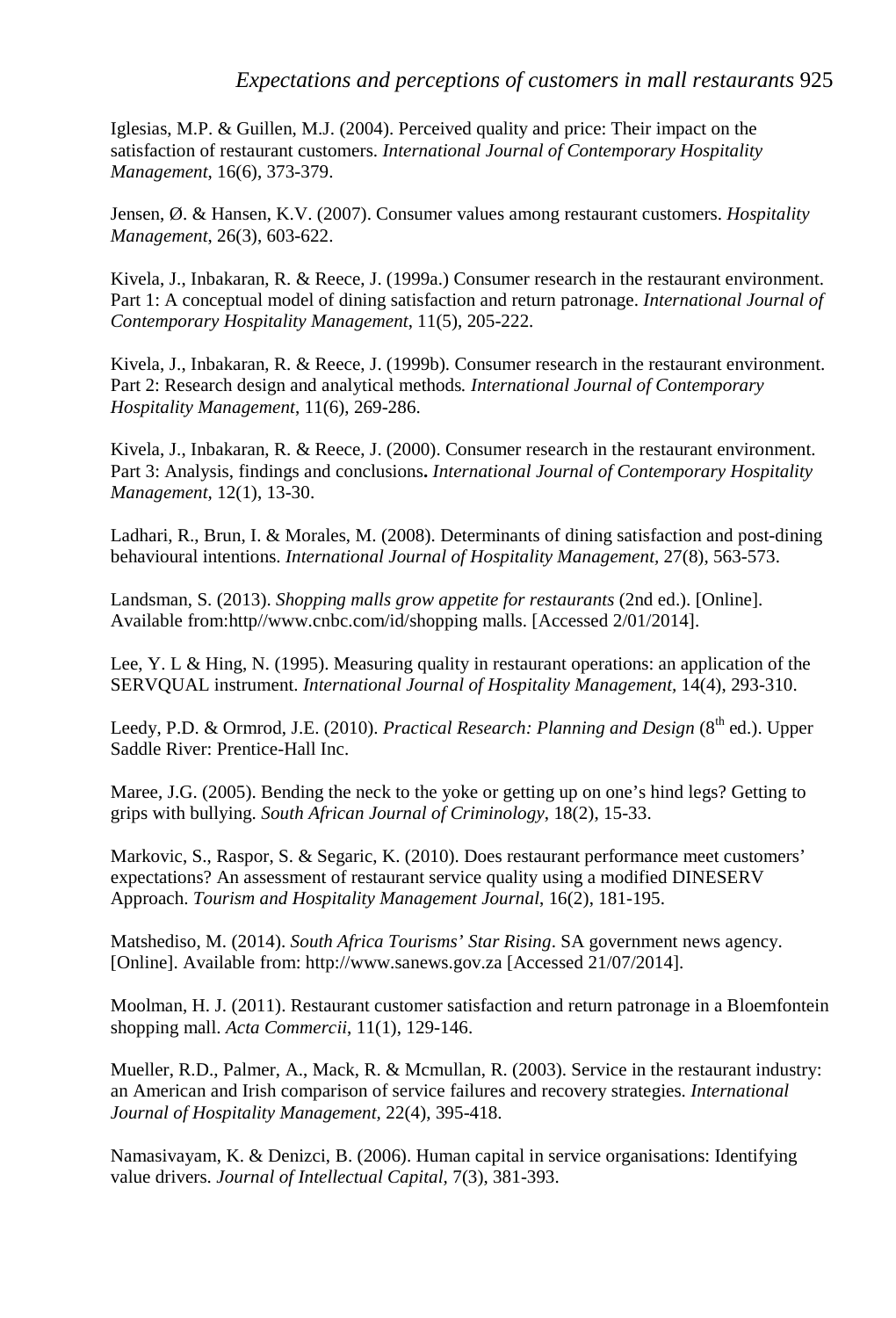Quan, S. & Wang, N. (2004). Towards a structural model of the tourist experience: An illustration from food experiences in tourism. *Tourism Management,* 25(3), 297-305.

Parsa, H.G., Self, J.T, Njite, D. & King, T. (2005). Why restaurants fail. *Cornell Hotel and Restaurant Administration Quarterly*, 46(3), 304-323.

Reynolds, D. & Biel, D. (2007). Incorporating satisfaction measures into a restaurant productivity index. *Hospitality Management,* 26(2), 352-361.

Rosslee, A. (2009). *Food and Beverage "African" Conference at Africa's Big Seven (AB7).* Overcoming Challenges in the Food and Beverage Industries. Gallagher Convention Centre, Midrand, Gauteng, South Africa.

ShopperTrak (2013). *Holiday retail sales grew 2.5%* [Online]. Available from:http// www. shoppertrak.partners.com. [Accessed 2/01/2014].

Soriano, D.R. (2002). Customers' expectations factors in restaurants: the situation in Spain. *The International Journal of Quality and Reliability Management,* 19(8-9), 1055-1067.

SSA (Statistics South Africa) (2007). *Food and Beverage Industry, 2007*. Pretoria: Statistics South Africa.

SSA (Statistics South Africa) (2010). *Food and Beverages, September 2010*. Pretoria: Statistics South Africa.

SSA (Statistics South Africa) (2013). *Food and Beverages, September 2013*. Pretoria: Statistics South Africa.

Stevens, P., Knutson, B. & Patton, M. (1995). DINESERV: A Tool for Measuring Service Quality in Restaurants. *The Cornell Hotel and Restaurant Administration Quarterly, 36 (2),* 56- 60.

Sulek, J.M. & Hensley, R.L. (2004). The relative importance of food, atmosphere, and fairness of wait: The case of a full-service restaurant. *Cornell Hotel and Restaurant Administration Quarterly*, 45(3), 235-247.

Susskind, A.M. (2002). I told you so! Restaurant customers' word of mouth communications pattern. *Cornell Hotel and Restaurant Administration Quarterly*, 2(43), 75-86.

Thorn, B. (2003). If they think it's authentic, they will come, but if it tastes great they'll return. *Journal on Nation's Restaurant News*, 61(1), 11-12.

Thornton, G. (2009). *Deals still taste good*. Food and Beverage Industry Snapshot. Grant Thornton Corporate Finance, Spring 2009.

Tourism Buffalo City (2013). *Hemmingways Mall Biggest in East Cape*.[Online]. Available from:http//www.buffalocity.gov.za. [Accessed 2/01/2014].

WTTC (World Travel & Tourism Council) (2013). *Travel and Tourism Economic Impact 2012 South Africa*. Sovereign Court, United Kingdom.